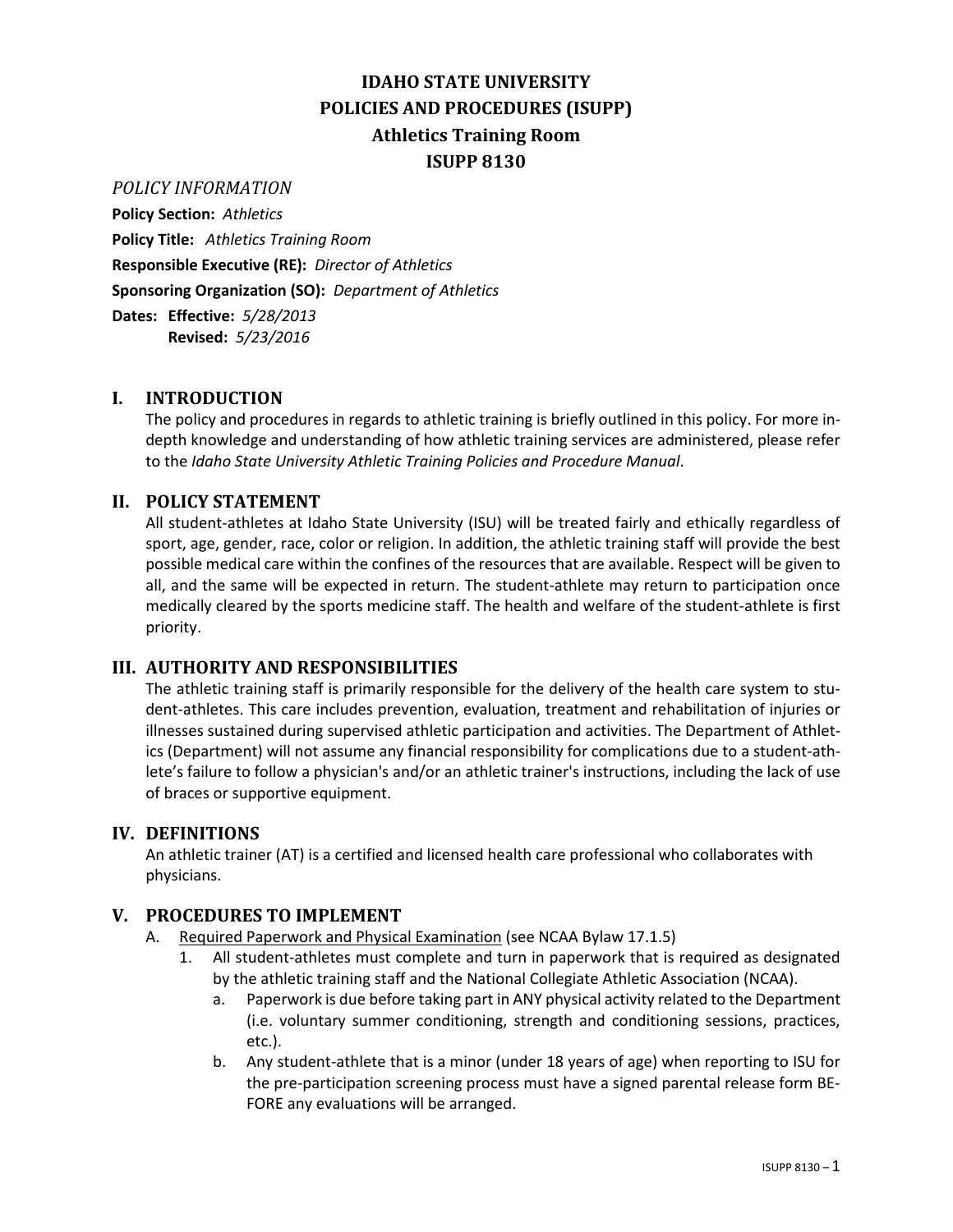- 2. All intercollegiate student-athletes will be given a Pre-Participation Physical Examination (PPE) in accordance with the *NCAA Sports Medicine Manual* and this policy. The studentathlete will have the PPE done by an ISU team physician or other designee.
	- a. Any student-athlete that is sent to a referring physician/specialist may NOT participate until cleared by that physician/specialist and medical records/notes and any diagnostic tests are forwarded to the ISU medical staff (i.e. team physician and ATs).
	- b. A complete record, including the physical examination, must be on file in the training room before the student-athlete can practice and/or compete.
- 3. Upon entering the third year of participation at ISU, the student-athlete must complete a new medical history and evaluation. This entails a review and update of the student-athlete's medical history and a physical examination. Only after the medical history review and physical exam are returning student-athletes cleared to practice and/or compete (see NCAA Bylaw 17.1.5).
- 4. If a walk-on student-athlete is not present at a scheduled team physical, the expense will be the responsibility of the student-athlete.
- 5. Prospective student-athletes eligible to complete an on-campus evaluation must provide a physical performed by a medical physician that was performed within six (6) months prior to the evaluation date or within six (6) months before their initial participation in practice, competition or out-of-season conditioning activities during their immediately completed season in order to participate (see NCAA Bylaw 13.11). The examination or evaluation shall include a sickle cell solubility test unless documented results of a prior test are provided to the Department or the test is declined with a written release.
- B. Emergency Treatment
	- 1. A student-athlete that becomes ill or injured outside of regular athletic training room hours needs to go to the Student Health Center or call 282-4330.
	- 2. A student-athlete in an emergency situation needs to initiate emergency services by calling 911 from an off-campus phone or 8-911 from an on-campus phone, and then follow-up with the athletic training staff as soon as possible.
- C. Rehabilitation Care
	- 1. A physician may recommend the student-athlete need a rehabilitation program performed by either the athletic training staff or a physical therapist.
	- 2. All referrals are made on an individual basis, and each program will be designed to help the student-athlete return to their sport as soon as possible.
- D. Athletic Training Coverage
	- 1. Most practices during traditional seasons will be covered by an AT.
	- 2. Men's and women's tennis, men's and women's cross country, and women's golf will not have direct coverage of practices. However, these teams will have access to an AT via cell phone if an injury occurs.
		- a. It is the responsibility of the attending coach to assess the situation and contact an AT via cell phone, if necessary.
		- b. Activating emergency medical services shall precede contacting the AT, if warranted.
	- 3. All home competitions during a traditional season will be covered by an AT.
	- 4. Home competitions during a non-traditional season will be covered by an AT, if available.
	- 5. Practices during non-traditional seasons, regardless of sport or gender, will have limited coverage. They will have access to an AT by cell phone in case of injury. The only team that will receive coverage by an AT on a daily basis will be football.
	- 6. Unsupervised voluntary activities will not have an AT present.
- E. Athletic Training Rooms
	- 1. The Department will provide training rooms in locations as convenient as possible. Not all training rooms will be permanently staffed.